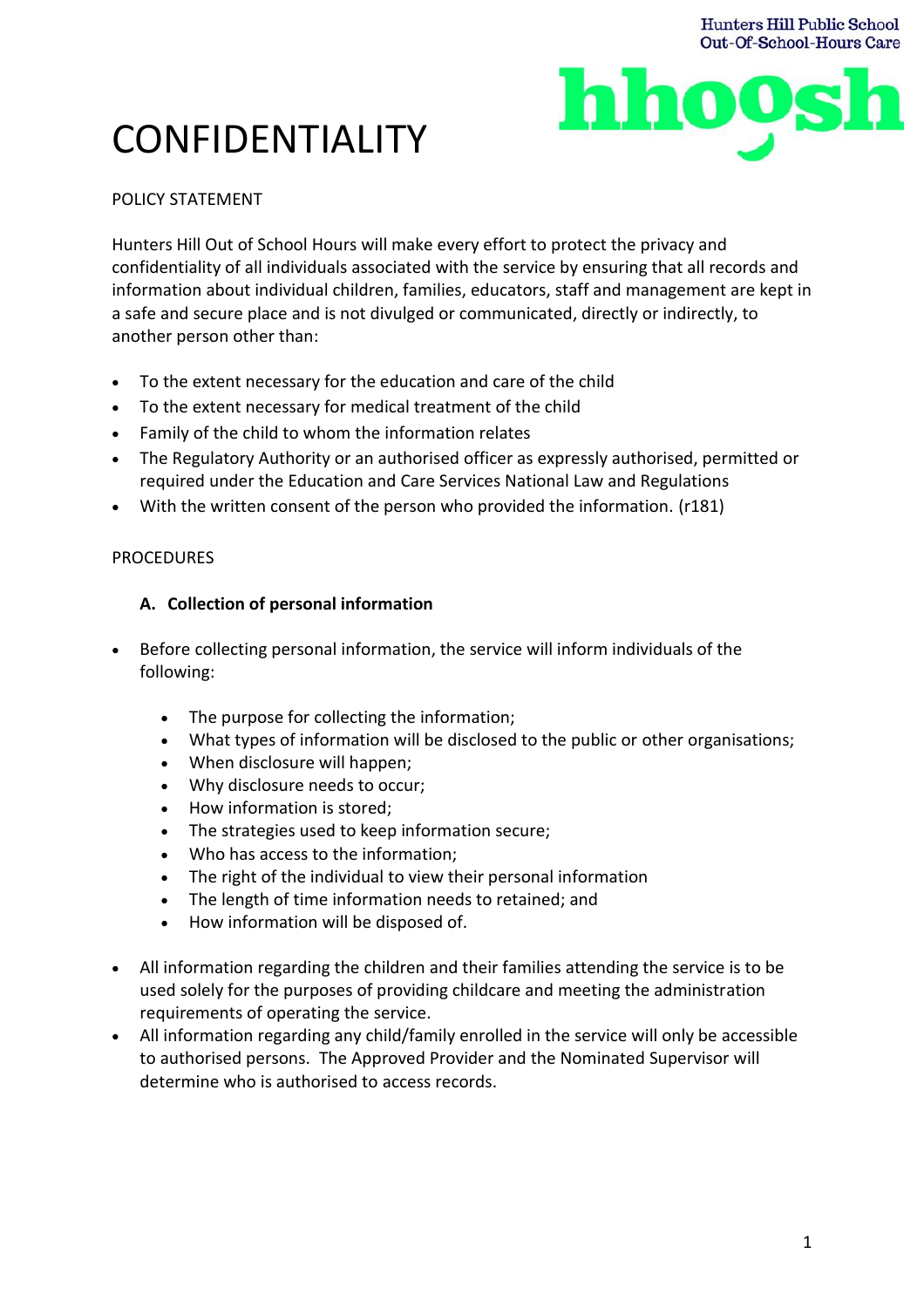

# **B. Retention and Storage of Records**

- The Service will ensure that documents set out in the Education and Care Services National Regulations (Regulation 177) are kept in a safe and secure place for the length of time outlined in Regulation 183 (2).
- The service will develop a practice in relation to the retention and disposal of records.
- In the event that approval of the service is transferred, the requirements of Regulation 184 will be followed.

### **C. Disclosure of Information**

- Personal information regarding the children and their families is not to be discussed with anyone outside the service, except in circumstances outlined in Regulation 181.
- Families may seek access to the personal information collected about them and their child by contacting the Nominated Supervisor at the service. Children may also seek access to personal information about themselves. However access may be denied where access would impact on the privacy of others; where access may result in a breach of the service's duty of care to the child; or where the child has provided information in confidence.
- Lists of children's or families names, emails and phone numbers are deemed confidential and are not for public viewing and will not be issued to any other person or organisation without written consent.
- No personal information regarding a staff member is to be given to anyone without his/her written permission.
- Within NSW, Chapter 16A of the Children and Young Persons (Care and Protection) Act 1998 (Care Act) provides the legislative basis for sharing information that relates to the safety, welfare or wellbeing of a child or young person. Chapter 16A allows for the flow of information between certain government agencies and non-government organisations to facilitate collaboration in the provision of services. The provision of information under Chapter 16A takes precedence over the protection of confidentiality or of an individual's privacy because the safety, welfare and wellbeing of children and young people is paramount

#### **D. Personal Conversations**

- Personal conversations with families about their children, or other matters that may impact on the child's enrolment, for example, fees, will take place in an area that affords them privacy. (r111)
- Personal conversations with educators and staff about matters relating to their performance will take place in an area that affords them privacy.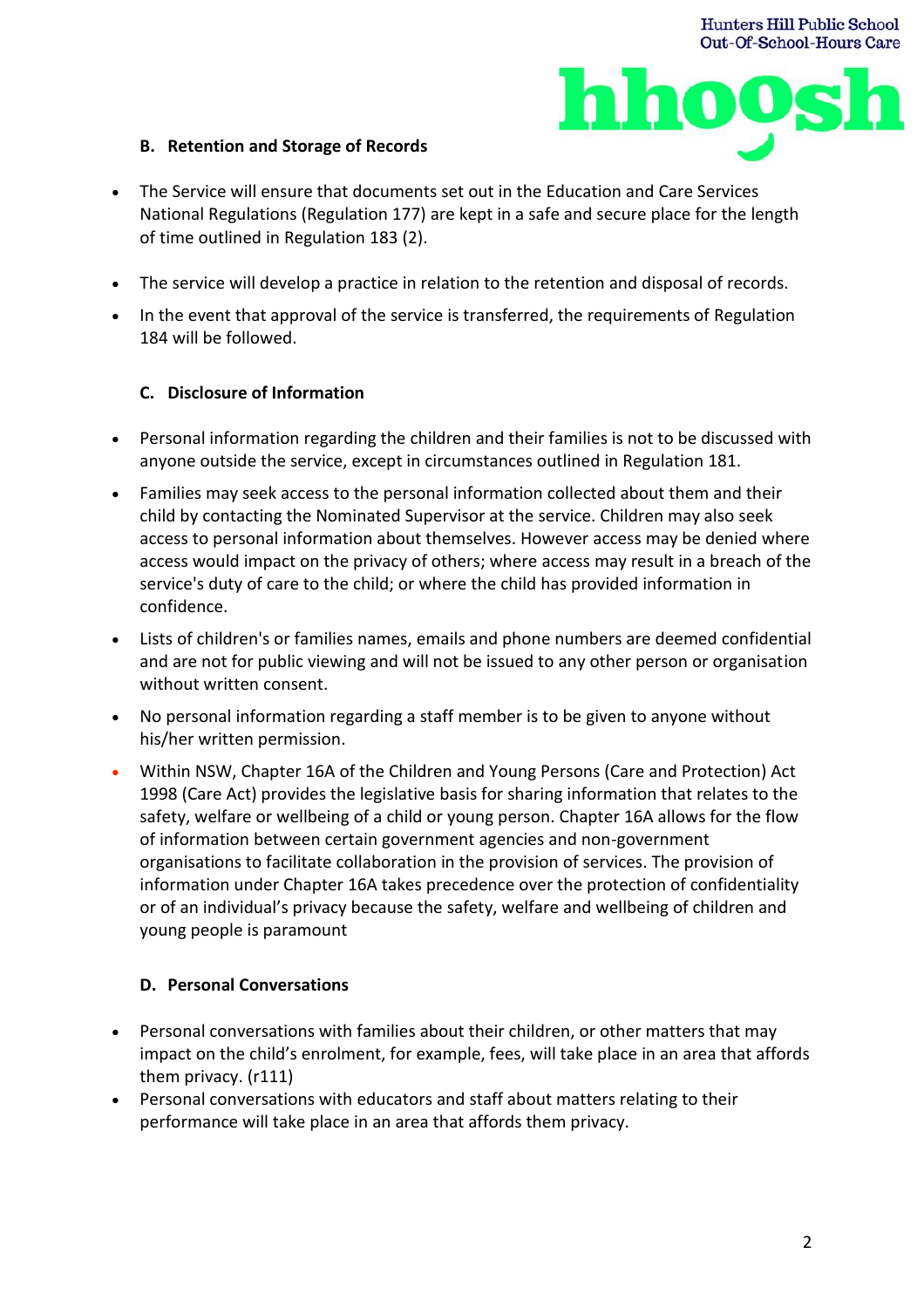

### **E. Maintenance of Information**

- The Nominated Supervisor is responsible for maintaining all service records required under the Education and Care Services National Regulations (Regulation 168) and other relevant legislation, for example, Work, Health and Safety, Australian Taxation Office, Family Assistance Office, Department of Education, Employment and Workplace Relations (DEEWR) and for ensuring that information is updated regularly.
- The service takes all reasonable precautions to ensure personal information that is collected, used and disclosed is accurate, complete and up-to-date.
- Individuals will be required to advise the service of any changes that may affect the initial information provided.